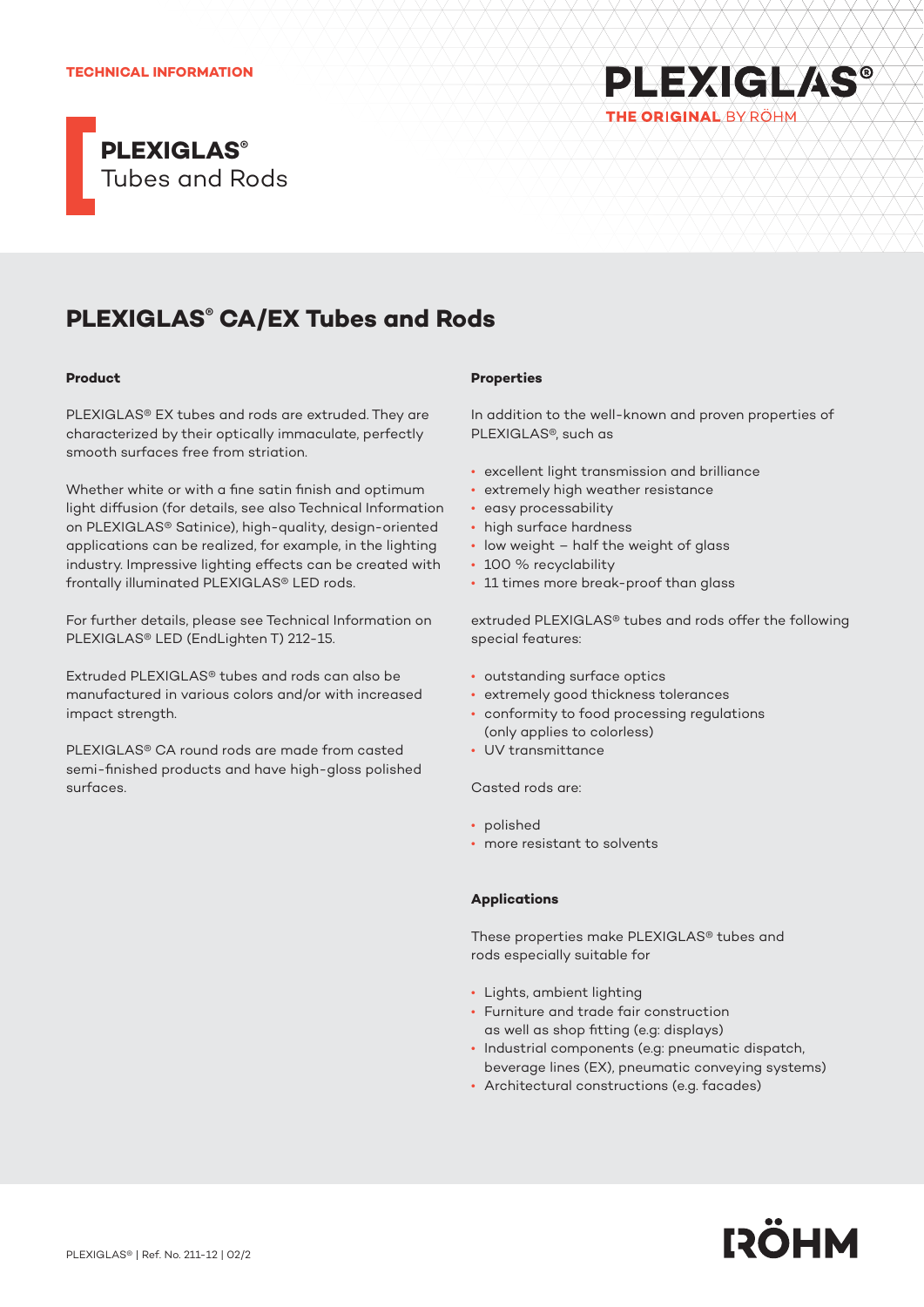

# **Processing**

PLEXIGLAS® tubes and rods can be processed exactly like standard PLEXIGLAS®. The following processing guidelines for PLEXIGLAS® are available:

- Machining of PLEXIGLAS® (No. 311-1)
- Forming PLEXIGLAS® (No. 311-2)
- Joining PLEXIGLAS® (No. 311-3)
- Surface treatment of PLEXIGLAS® (No. 311-4)
- Tips for processing PLEXIGLAS® solid sheets (No. 311-5)

# **Annealing**

Annealing is used to eliminate material stresses and to reinforce bonds, i.e. to prevent the formation of cracks. Annealing is done in convection ovens at approx. 80°C for CA and approx. 70°C for EX. The annealing time should be at least 2 hours or longer, followed by slow cooling in a switched-off oven.

#### **Machining**

PLEXIGLAS® CA and EX tubes/rods can be easily milled, drilled, sawed, etc. with suitable tools. They require high cutting speeds and good cooling, since their low thermal conductivity can easily lead to overheating and local thermal stress.

PLEXIGLAS® EX in particular tends to smear when exposed to friction. When drilling, always use watermiscible cooling lubricant, e.g. cooling lubricant emulsion. To eliminate internal stresses, annealing may be necessary for pipes/rods.

#### **Bonding**

Extruded and casted PLEXIGLAS® tubes / rods can be bonded to themselves or to other materials. In any case, annealing is necessary before bonding. Examples of adhesives used include ACRIFIX® 1S 0116 or 1S 0117 for PLEXIGLAS® EX by itself and ACRIFIX® 2R 0190 (as well as ACRIFIX® 1R 0192 for colorless parts) in particular for PLEXIGLAS® CA by itself or CA with EX.

Reannealing after bonding improves the strength and durability of the joint.

# **Forming**

With appropriate heating, PLEXIGLAS® CA (160°C -170°C) and PLEXIGLAS® EX (150°C - 160°C) become rubber-elastic. The tubes/rods can then be bent, stretched, expanded or blow molded. Once cooled, they retain their new shape. Care must be taken to ensure the correct forming temperature.

For further information, please refer to Chapter 5 of the brochure "Forming PLEXIGLAS®".

#### **Tube connections**

#### **Screw connection**

Screw connections are widely used, especially for fluid lines. The fittings are made of metal, but preferably of plastic, e.g. polyamide. The ends of the tubes are connected to the fittings by means of cones, by adhesive bonding or by brief heat treatment.

#### **Flange connections**

Flange connections are mainly used for larger tube diameters for which there is no ready-made screw connection. If flange and tube are bonded, tubes made of PLEXIGLAS® EX must be annealed, otherwise cracks may occur.

# **Splicing**

Splicing involves hot forming the end of the tube and pushing it over the beveled end of the other tube. Afterwards, it can also be shrunk. For outdoor installations, it is recommended to prefabricate the expansion (tulip) in the workshop. Sealing is carried out by filling the tulip edge with the ACRIFIX® 2R 0190 adhesive, by sealing with a PMMA-compatible silicone rubber or by inserting a round rubber. Adhesive bonding has certain disadvantages here: it can only be carried out cleanly in the workshop. In addition, the necessary annealing makes the process cumbersome. Bonding at the installation site is only possible with vertical pipes.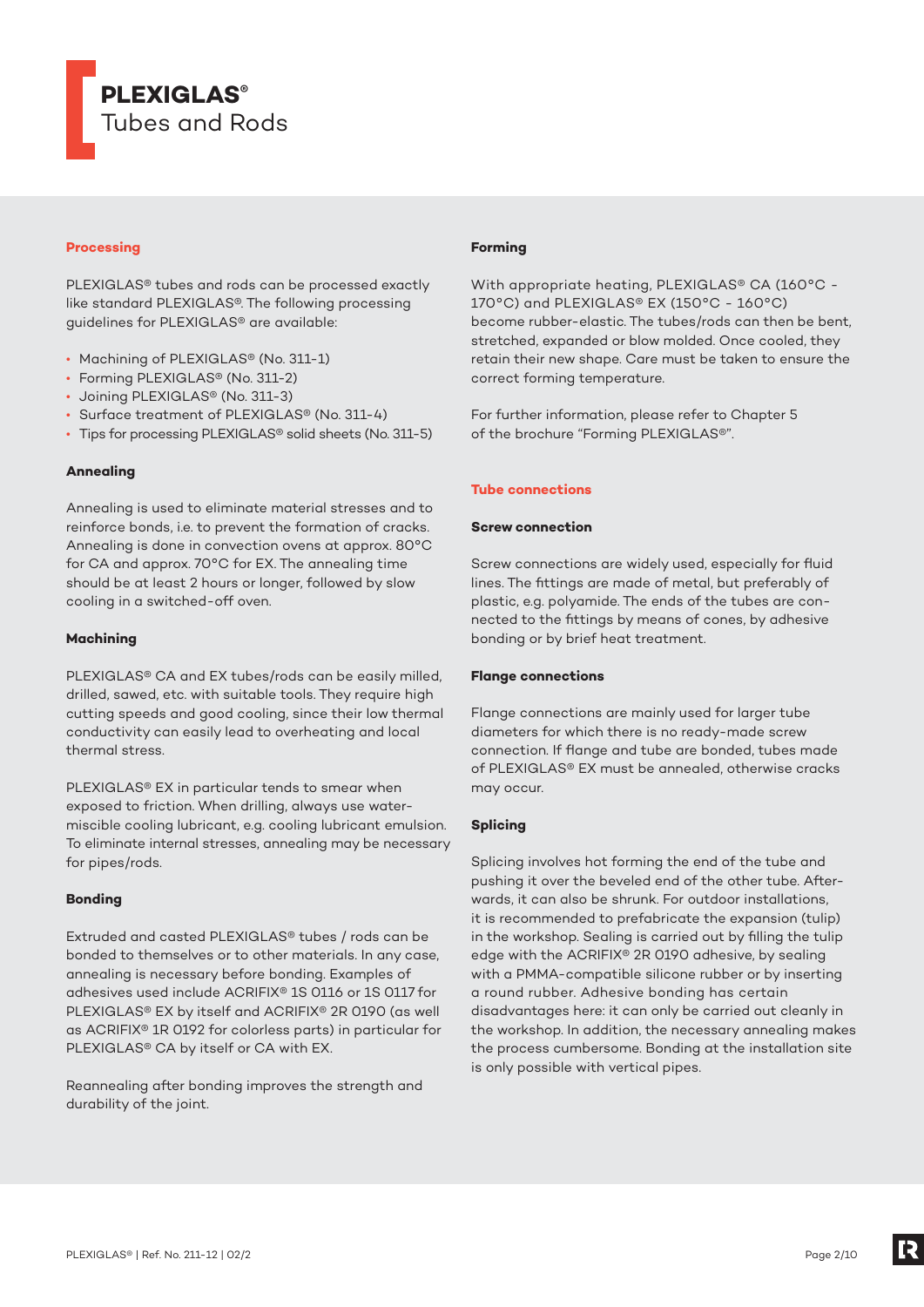

# **Permitted internal pressure**

| <b>Diameter</b>         |                      | <b>Wall thickness</b> | Weight | <b>EX tube</b>                              |
|-------------------------|----------------------|-----------------------|--------|---------------------------------------------|
| Outside in mm           | Inside in mm         | mm                    | kg/m   | <b>Permitted internal</b><br>pressure (bar) |
| $5\phantom{a}$          | $\mathcal{S}$        | $1\,$                 | 0.015  | $7.8$                                       |
| $\boldsymbol{6}$        | 3.5                  | 1.25                  | 0.022  | 8.0                                         |
| 6.5                     | $\sqrt{4}$           | 1.25                  | 0.025  | 7.6                                         |
| $\overline{\mathbf{z}}$ | $\mathsf S$          | $\mathbf 1$           | 0.022  | 5.9                                         |
| 8                       | $\mathcal{L}_{\! +}$ | $\overline{2}$        | 0.045  | 9.2                                         |
| 10                      | $\overline{7}$       | $1.5\,$               | 0.048  | 6.2                                         |
|                         | $\sigma$             | $\overline{2}$        | 0.060  | $7.8\,$                                     |
| 12                      | 10                   | $\mathbbm{1}$         | 0.041  | 3.6                                         |
|                         | $\,8\,$              | $\overline{2}$        | 0.075  | $6.7$                                       |
| 13                      | 10                   | $1.5\,$               | 0.064  | 4.9                                         |
|                         | $\circ$              | $\overline{2}$        | 0.082  | 6.3                                         |
| 15                      | 13                   | $\mathbf 1$           | 0.052  | 2.9                                         |
|                         | $11\,$               | $\overline{2}$        | 0.097  | 5.6                                         |
|                         | $10$                 | 2.5                   | 0.117  | $6.7$                                       |
| 16                      | 12                   | $\overline{2}$        | 0.105  | 5.3                                         |
| 20                      | 18                   | $\mathbf 1$           | 0.071  | 2.2                                         |
|                         | 16                   | $\overline{2}$        | 0.135  | 4.3                                         |
|                         | 14                   | $\mathfrak{S}$        | 0.191  | $6.2\,$                                     |
| 25                      | 21                   | $\overline{2}$        | 0.172  | 3.5                                         |
|                         | 19                   | $\mathsf 3$           | 0.247  | 5.1                                         |
| 30                      | 26                   | $\overline{2}$        | 0.209  | 2.6                                         |
|                         | 24                   | $\mathsf 3$           | 0.303  | 4.3                                         |
|                         | 22                   | $\overline{4}$        | 0.389  | 5.6                                         |
|                         | 20                   | 5                     | 0.467  | $6.7$                                       |
| 38                      | 32                   | $\mathfrak{S}$        | 0.392  | 3.4                                         |
| 40                      | 36                   | $\overline{2}$        | 0.284  | $2.2\,$                                     |
|                         | 34                   | $\mathsf 3$           | 0.415  | 3.3                                         |
|                         | 32                   | $\sqrt{4}$            | 0.538  | 4.3                                         |
|                         | $30$                 | 5                     | 0.654  | 5.3                                         |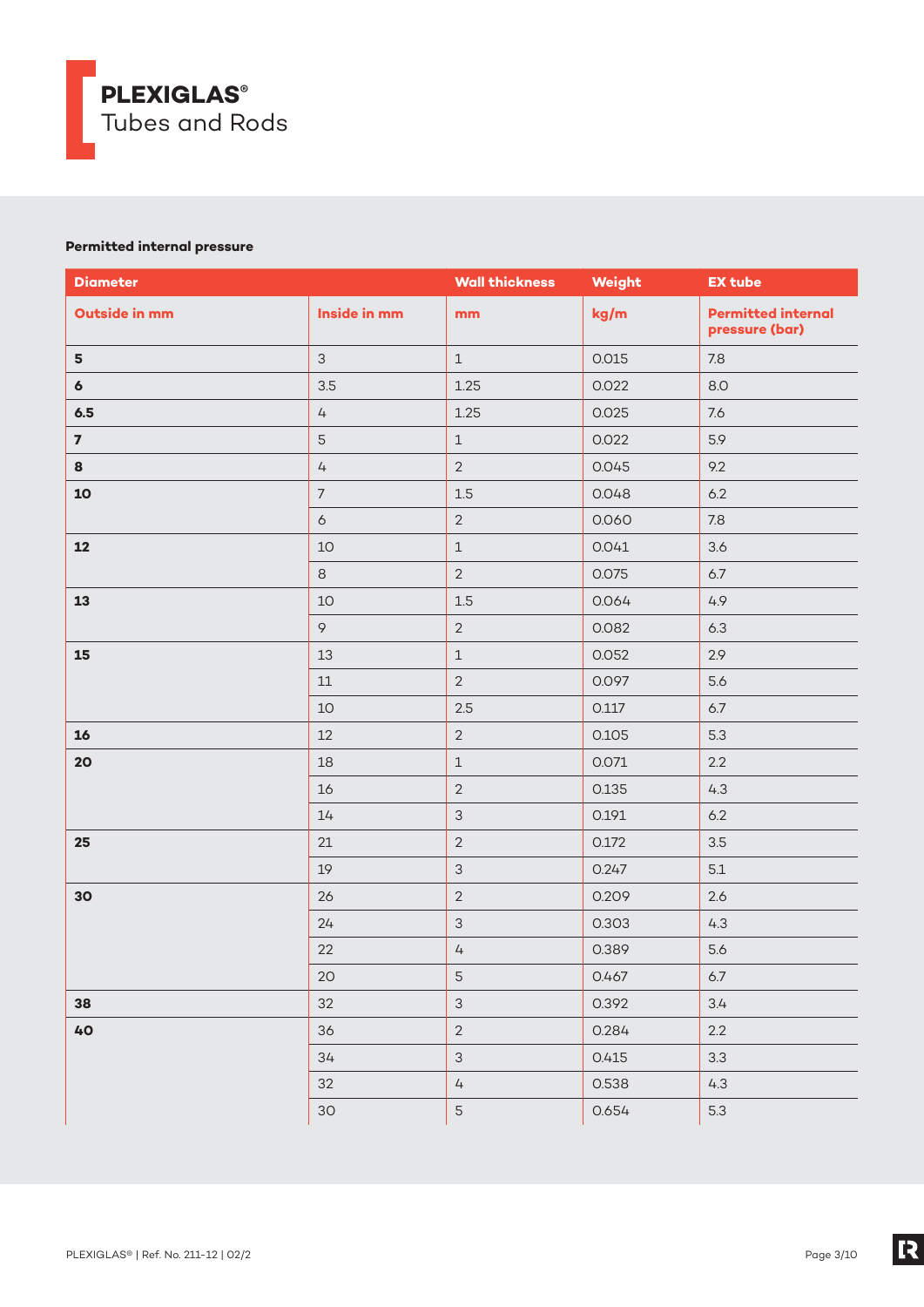

| <b>Diameter</b>      |              | <b>Wall thickness</b>     | Weight | <b>EX tube</b>                              |
|----------------------|--------------|---------------------------|--------|---------------------------------------------|
| <b>Outside in mm</b> | Inside in mm | mm                        | kg/m   | <b>Permitted internal</b><br>pressure (bar) |
| 50                   | 46           | $\overline{2}$            | 0.359  | $1.7\,$                                     |
|                      | 44           | $\mathfrak{S}$            | 0.527  | 2.6                                         |
|                      | 42           | $\overline{4}$            | 0.688  | 3.5                                         |
|                      | 40           | $\mathsf S$               | 0.841  | 4.3                                         |
| 60                   | 56           | $\overline{2}$            | 0.433  | 1.4                                         |
|                      | 54           | $\mathfrak{S}$            | 0.639  | 2.2                                         |
|                      | 52           | $\overline{4}$            | 0.837  | 2.9                                         |
|                      | 50           | 5                         | 1.028  | 3.6                                         |
| 70                   | 64           | $\mathfrak{S}$            | 0.751  | 1.9                                         |
|                      | 62           | $\sqrt{4}$                | 0.986  | 2.5                                         |
|                      | 60           | $\mathsf S$               | 1.214  | 3.1                                         |
| 80                   | 74           | $\mathsf 3$               | 0.863  | 1.6                                         |
|                      | 72           | $\overline{4}$            | 1.136  | 2.2                                         |
|                      | 70           | $\mathsf S$               | 1.401  | 2.7                                         |
| 90                   | 84           | $\mathfrak{S}$            | 0.975  | 1.4                                         |
|                      | 80           | $\mathsf S$               | 1.588  | 2.4                                         |
| 100                  | 94           | $\mathfrak{S}$            | 1.087  | $1.3\,$                                     |
|                      | 92           | $\sqrt{4}$                | 1.435  | $1.7\,$                                     |
|                      | 90           | 5                         | 1.775  | 2.2                                         |
| 110                  | 104          | $\mathsf 3$               | 1.199  | $1.1\,$                                     |
|                      | 100          | $\mathsf S$               | 1.962  | 2.0                                         |
| 120                  | 114          | $\mathfrak{S}$            | 1.312  | 1.0                                         |
|                      | 110          | 5                         | 2.149  | $1.8\,$                                     |
| 133                  | 127          | $\ensuremath{\mathsf{3}}$ | 1.457  | 0.9                                         |
|                      | 123          | 5                         | 2.391  | 1.6                                         |
| 150                  | 144          | $\mathfrak{S}$            | 1.648  | 0.8                                         |
|                      | 142          | $\sqrt{4}$                | 2.182  | $1.1\,$                                     |
|                      | 140          | $\mathsf S$               | 2.709  | $1.4\,$                                     |
| 180                  | 172          | $\overline{4}$            | 2.631  | 0.9                                         |
| 200                  | 194          | $\mathsf 3$               | 2.208  | O.5                                         |
|                      | 192          | $\overline{4}$            | 2.929  | 0.8                                         |
|                      | 190          | 5                         | 3.643  | $1.0\,$                                     |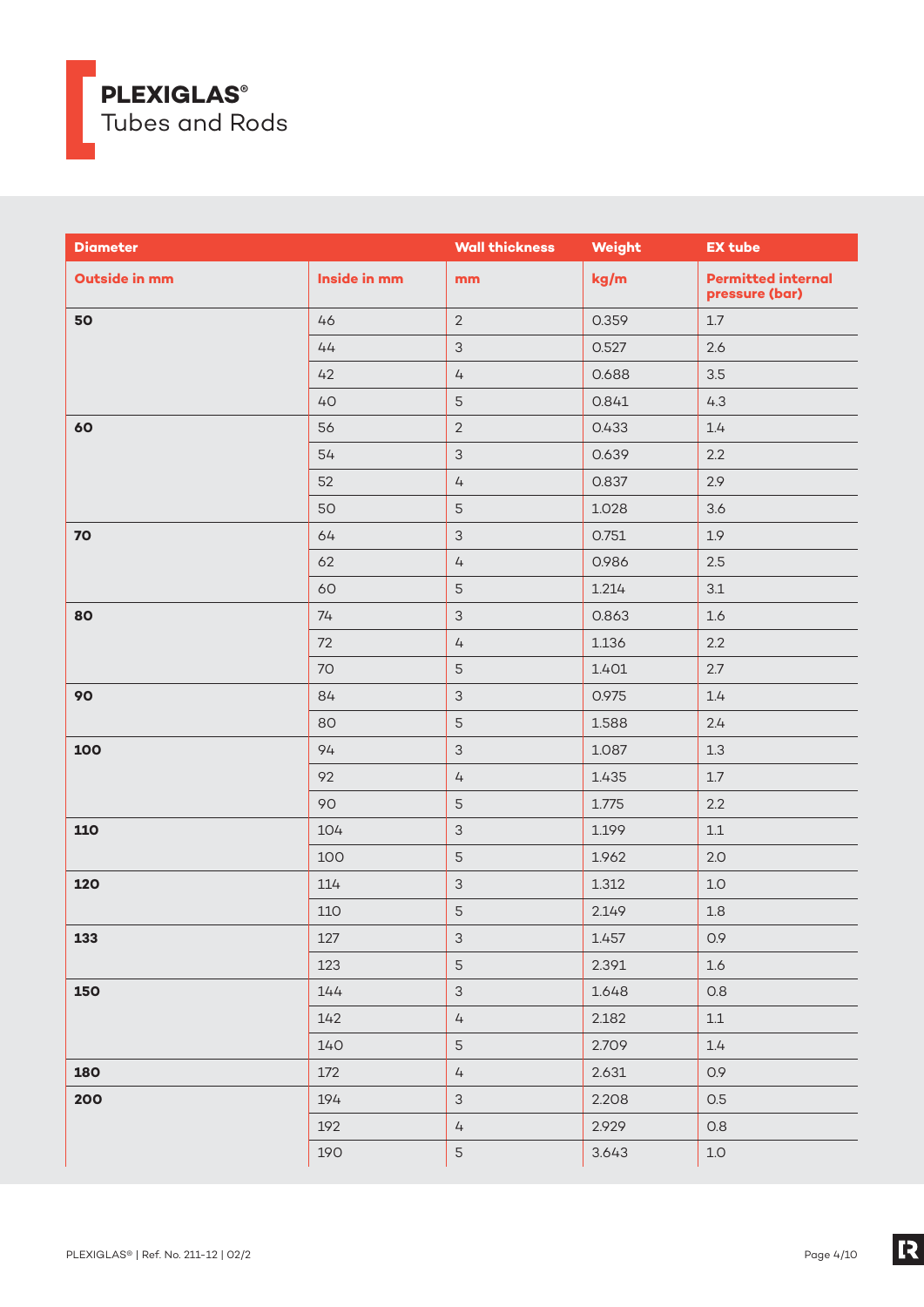

| <b>Diameter</b>      |              | <b>Wall thickness</b> | Weight | <b>EX tube</b>                              |
|----------------------|--------------|-----------------------|--------|---------------------------------------------|
| <b>Outside in mm</b> | Inside in mm | m <sub>m</sub>        | kg/m   | <b>Permitted internal</b><br>pressure (bar) |
| 250                  | 242          | $\overline{4}$        | 3.679  | 0.6                                         |
|                      | 240          | 5                     | 4.580  | O.8                                         |
| 300                  | 292          | $\overline{4}$        | 4.426  | 0.5                                         |
|                      | 290          | 5                     | 5.514  | 0.6                                         |
| 400                  | 392          | $\overline{4}$        | 5.922  | O.3                                         |
|                      | 390          | 5                     | 7.383  | O.4                                         |
| 500                  | 492          | $\overline{4}$        | 7.417  | 0.2                                         |
|                      | 490          | 5                     | 9.253  | O.3                                         |

# **Information PLEXIGLAS® Rods**

| <b>Diameter</b>  | Length | Weight |
|------------------|--------|--------|
| mm               | mm     | kg/m   |
| $\mathbf 3$      | 2000   | 0.008  |
| 4                | 2000   | 0.015  |
| 5                | 2000   | 0.023  |
| $\boldsymbol{6}$ | 2000   | 0.034  |
| 8                | 2000   | 0.060  |
| 10               | 2000   | 0.093  |
| 12               | 2000   | 0.135  |
| 15               | 2000   | 0.210  |
| 20               | 2000   | 0.374  |
| 25               | 2000   | 0.584  |
| 30 <sub>o</sub>  | 2000   | 0.841  |
| 40               | 2000   | 0.495  |
| 50               | 2000   | 0.337  |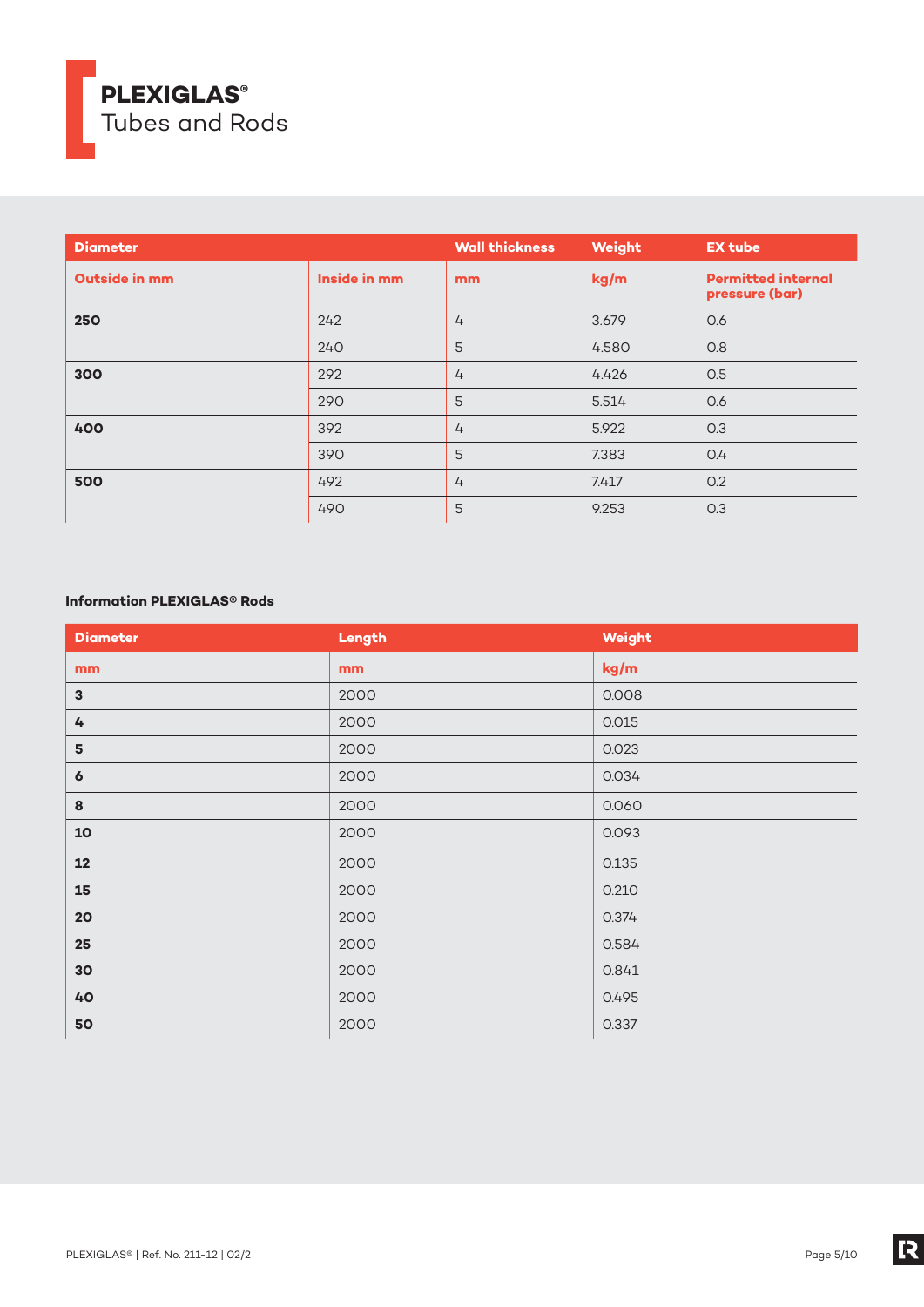

| <b>Mechanical properties</b>                  |                 |                        |           |                   |  |
|-----------------------------------------------|-----------------|------------------------|-----------|-------------------|--|
| <b>Properties</b>                             | <b>Standard</b> | Unit of<br>measurement | CA (OFOO) | <b>EX (OA070)</b> |  |
| <b>Bulk density P</b>                         | <b>ISO 1183</b> | g/cm <sup>3</sup>      | 1.19      | 1.19              |  |
| Impact strength acu<br>per Charpy             | ISO 179/1 fu    | kJ/m <sup>2</sup>      | 15        | 15                |  |
| Notched impact strength aiN<br>per IZod       | ISO 180/1A      | kJ/m <sup>2</sup>      | 1.6       | 1.6               |  |
| Tensile strength OM                           | ISO 527-2/1B/5  |                        |           |                   |  |
| $a) - 40^{\circ}$ C                           |                 | <b>MPa</b>             | 110       | 110               |  |
| b) $23^{\circ}$ C                             |                 | <b>MPa</b>             | 80        | 72                |  |
| c) 70°C                                       |                 | <b>MPa</b>             | 40        | 35                |  |
| Perm. material tension Operm.<br>(up to 40°C) |                 | <b>MPa</b>             | 510       | 510               |  |
| <b>Modulus of elasticity Et</b>               |                 | <b>MPa</b>             | 3300      | 3300              |  |
| (short-term value)                            |                 |                        |           |                   |  |

| <b>Optical properties</b>                                      |                  |                          |                |                   |
|----------------------------------------------------------------|------------------|--------------------------|----------------|-------------------|
| <b>Properties</b>                                              | <b>Standard</b>  | Unit of<br>measurement   | CA (OFOO)      | <b>EX (OA070)</b> |
| <b>Optics</b>                                                  |                  |                          | Polished       | Glossy            |
| <b>Degree of transmission TD65</b>                             | DIN 5036, part 3 | $\%$                     | ~2             | ~292              |
| <b>UV transmittance</b>                                        |                  | $\overline{\phantom{a}}$ | <b>No</b>      | Yes               |
| Yellowing                                                      | <b>DIN 5036</b>  | $\%$                     |                | < 0.5             |
| <b>Reflection loss in the</b><br>visible range (per interface) |                  | $\%$                     | $\overline{4}$ | $\overline{4}$    |
| Absorption in the visible range                                |                  | $\%$                     | < 0.05         | < 0.05            |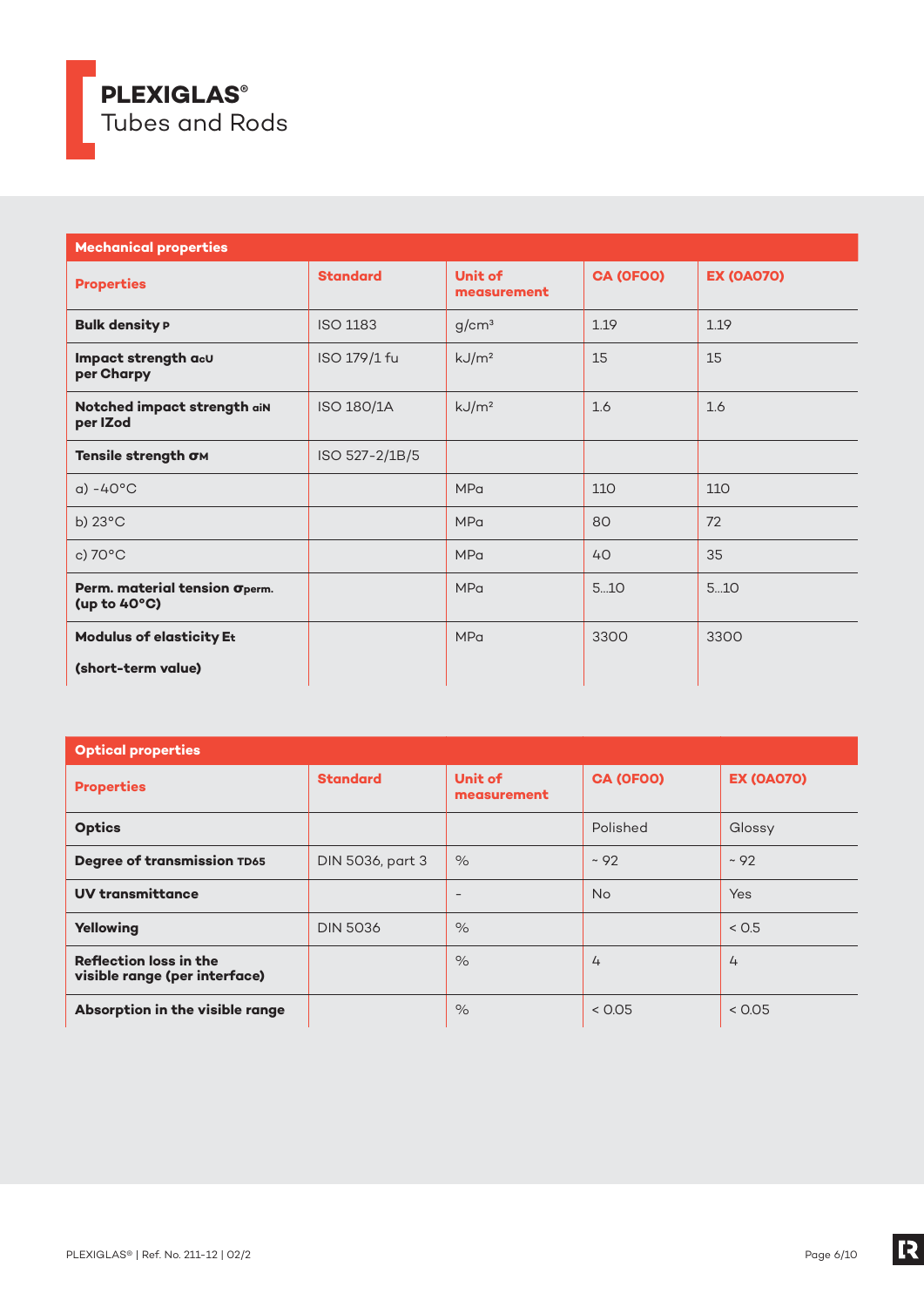

| <b>Thermal properties</b>                             |                                                                    |                        |                       |                       |  |
|-------------------------------------------------------|--------------------------------------------------------------------|------------------------|-----------------------|-----------------------|--|
| <b>Properties</b>                                     | <b>Standard</b>                                                    | Unit of<br>measurement | CA (OFOO)             | <b>EX (OA070)</b>     |  |
| Linear expansion coefficient a<br>for $050^{\circ}$ C | <b>DIN 53752-A</b>                                                 | 1/K<br>(mm/m °C)       | $7 \cdot 10^{-5}$     | $7 \cdot 10^{-5}$     |  |
| <b>Molding temperature</b>                            |                                                                    | $^{\circ}$ C           | 160.175               | 150  160              |  |
| Max. surface temperature<br>(IR radiator heating)     |                                                                    | $^{\circ}$ C           | 200                   | 180                   |  |
| Max. continuous<br>service temperature                |                                                                    | $^{\circ}$ C           | 80                    | 70                    |  |
| <b>Reforming temperature</b>                          |                                                                    | $^{\circ}$ C           | > 80                  | > 80                  |  |
| <b>Ignition temperature</b>                           | <b>DIN 51794</b>                                                   | $^{\circ}$ C           | 425                   | 430                   |  |
| Flue gas amount                                       | <b>DIN 4102</b>                                                    |                        | Extremely low         | Extremely low         |  |
| <b>Flue gas toxicity</b>                              | <b>DIN 53436</b>                                                   |                        | None                  | None                  |  |
| <b>Flue gas corrosiveness</b>                         |                                                                    |                        | None                  | None                  |  |
| <b>Building material class</b>                        | <b>DIN 4102</b>                                                    |                        | <b>B2</b>             | <b>B2</b>             |  |
| <b>Fire behavior</b>                                  | BS 476, part 7+6<br>BS 2782,<br>Method 508A<br><b>DIN EN 13501</b> |                        | Class 3<br>TP(b)<br>E | Class 3<br>TP(b)<br>E |  |
| <b>Vicat softening temperature</b>                    | ISO 306.<br>Method B50                                             | $^{\circ}$ C           | 115                   | 103                   |  |

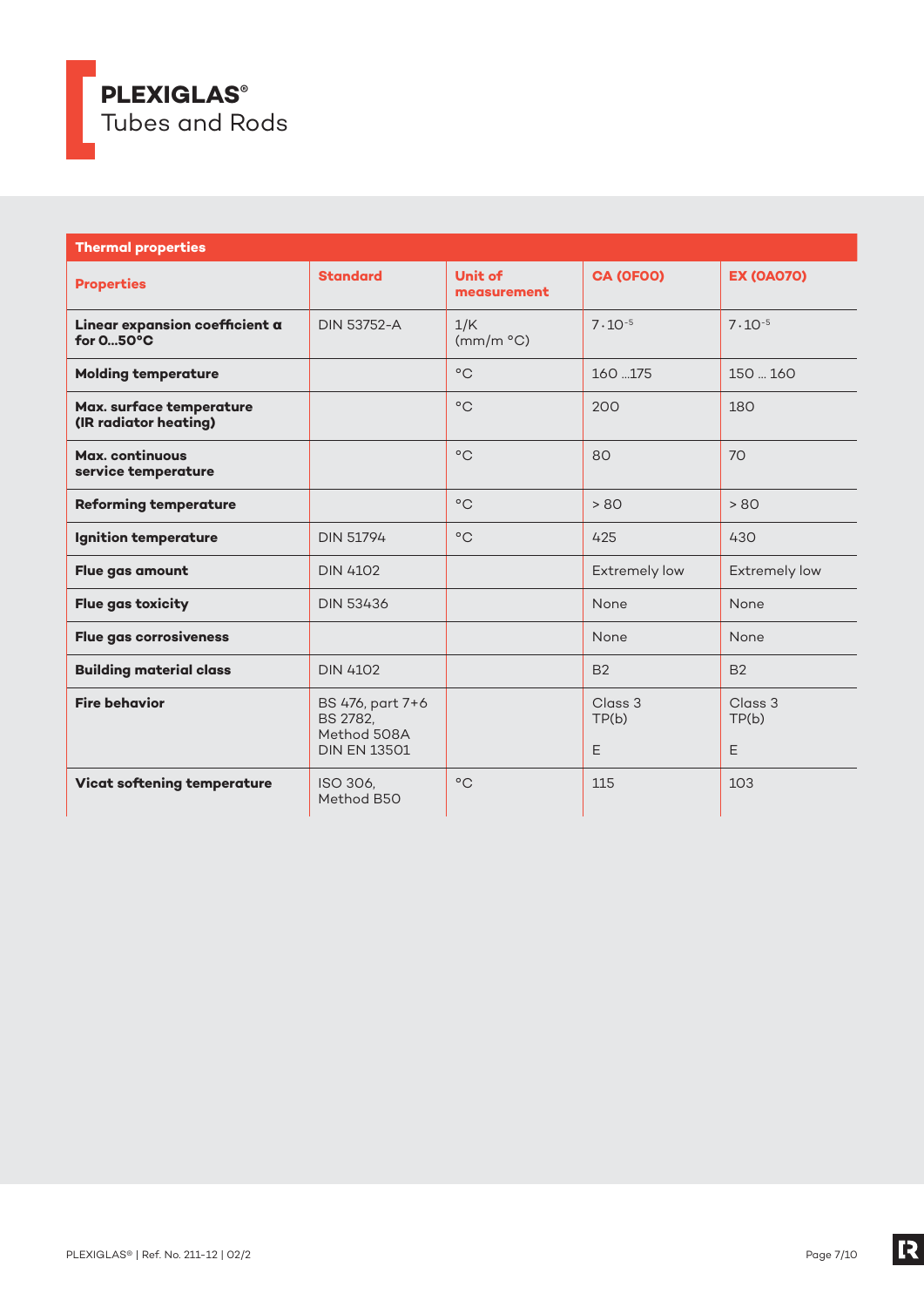

| <b>Water behavior</b>                                 |                     |                               |                      |                      |
|-------------------------------------------------------|---------------------|-------------------------------|----------------------|----------------------|
| <b>Properties</b>                                     | <b>Standard</b>     | <b>Unit of</b><br>measurement | CA (OFOO)            | <b>EX (OA070)</b>    |
| Water absorption (24h, 23°C)<br>against dry condition | ISO 62,<br>Method 1 | mg                            | 41                   | 38                   |
| Samples 60 x 60 x 2 mm <sup>3</sup>                   |                     |                               |                      |                      |
| Weight gain, max.,<br>after water storage             | ISO 62,<br>Method 1 | $\%$                          | 2.1                  | 2.1                  |
| <b>Permeation coefficient for</b>                     |                     |                               |                      |                      |
| water vapor                                           |                     |                               | $2.3 \cdot 10^{-10}$ | $2.3 \cdot 10^{-10}$ |
| $N_2$                                                 |                     | g cm                          | $4.5 \cdot 10^{-15}$ | $4.5 \cdot 10^{-15}$ |
| O <sub>2</sub>                                        |                     |                               | $2.0 \cdot 10^{-14}$ | $2.0 \cdot 10^{-14}$ |
| CO <sub>2</sub>                                       |                     | cm <sup>2</sup> h Pa          | $1.1 \cdot 10^{-13}$ | $1.1 \cdot 10^{-13}$ |
| Air                                                   |                     |                               | $8.3 \cdot 10^{-15}$ | $8.3 \cdot 10^{-15}$ |

For further details, please refer to the Technical Information on PLEXIGLAS® CA and EX (211-1).

# **Tolerances**

# **Outside diameter and wall thickness**

| <b>Length tolerances</b> |              |              |  |  |
|--------------------------|--------------|--------------|--|--|
| <b>EX tubes</b>          |              | $-0/+5$ mm   |  |  |
| <b>EX rods</b>           | $2 - 10$ mm  | $-0/+40$ mm  |  |  |
|                          | $12 - 50$ mm | $-0/+15$ mm  |  |  |
| <b>CA rods</b>           |              | $-0/+100$ mm |  |  |

Standard tolerances from production of lengths ≤ 6000 mm.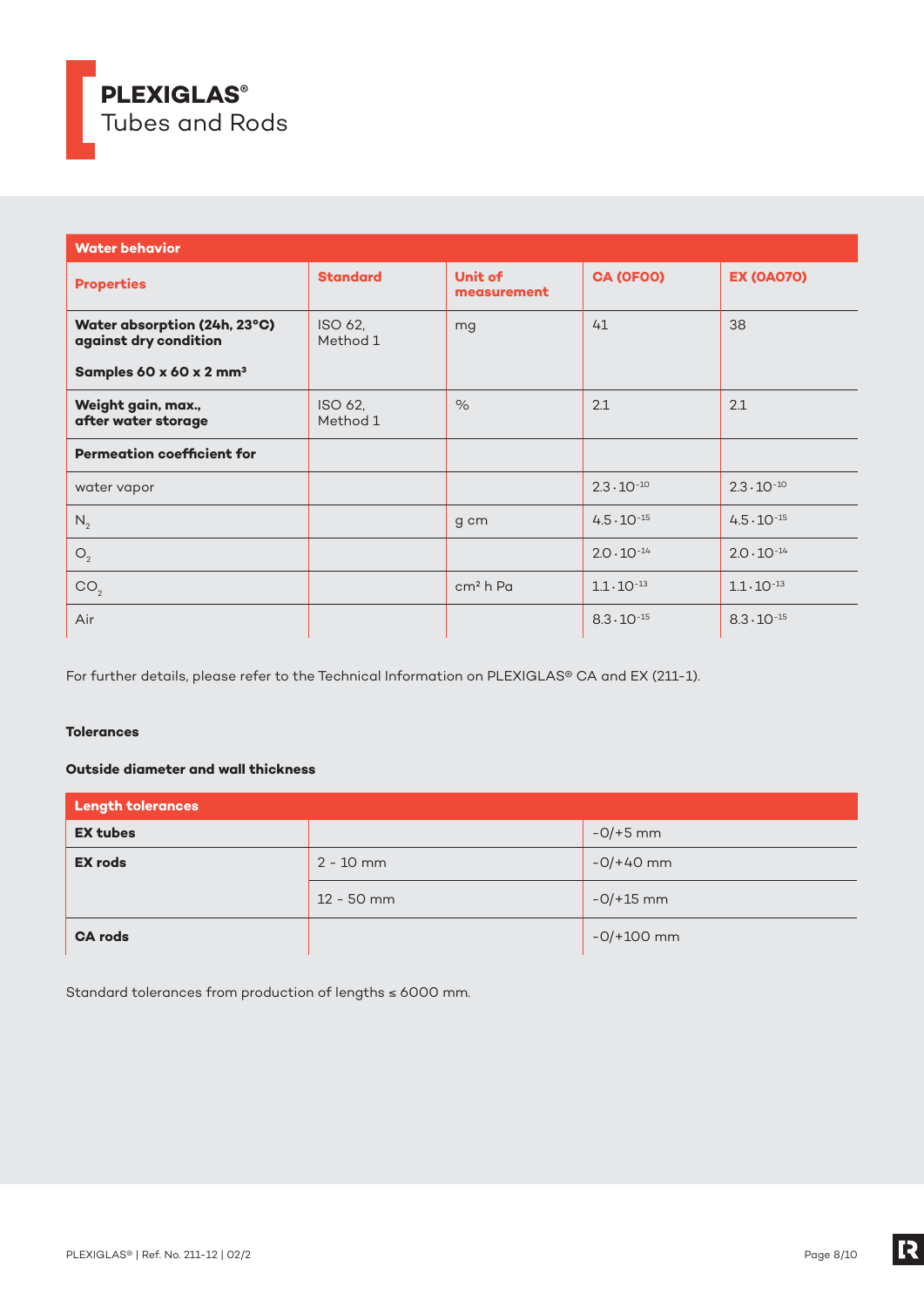

| <b>Cutting tolerances with special cutting service</b> |                                        |                                         |                                         |  |  |
|--------------------------------------------------------|----------------------------------------|-----------------------------------------|-----------------------------------------|--|--|
| <b>Outside diameter</b><br>in mm                       | <b>Cutting length</b><br>$50 - 500$ mm | <b>Cutting length</b><br>500 - 4,000 mm | <b>Cutting length</b><br>500 - 2,000 mm |  |  |
| up to 8                                                | $+/- 2.0$ mm                           | $+/- 4.0$ mm                            |                                         |  |  |
| $10 - 16$                                              | $+/- 1.0$ mm                           | $+/- 2.0$ mm                            |                                         |  |  |
| $20 - 160$                                             | $+/-$ 0.5 mm                           | $+/- 1.0$ mm                            |                                         |  |  |
| $160 - 300$                                            |                                        | $+/- 1.5$ mm                            |                                         |  |  |
| $400 - 450$                                            |                                        |                                         | $+/- 2.0$ mm                            |  |  |
| 500                                                    |                                        |                                         | $+/- 3.0$ mm                            |  |  |

| <b>Straightness of tubes</b> |                        |  |  |
|------------------------------|------------------------|--|--|
| <b>Diameter in mm</b>        | <b>Deviation in mm</b> |  |  |
| Up to 10                     | 10                     |  |  |
| $>10 - 20$                   | 8                      |  |  |
| $> 20 - 30$                  | 6.5                    |  |  |
| $> 30 - 50$                  | 5                      |  |  |
| $> 50 - 300$                 | 3                      |  |  |
| $> 300 - 500$                | $\overline{2}$         |  |  |

Maximum deviation, based on 1,000 mm chord length.